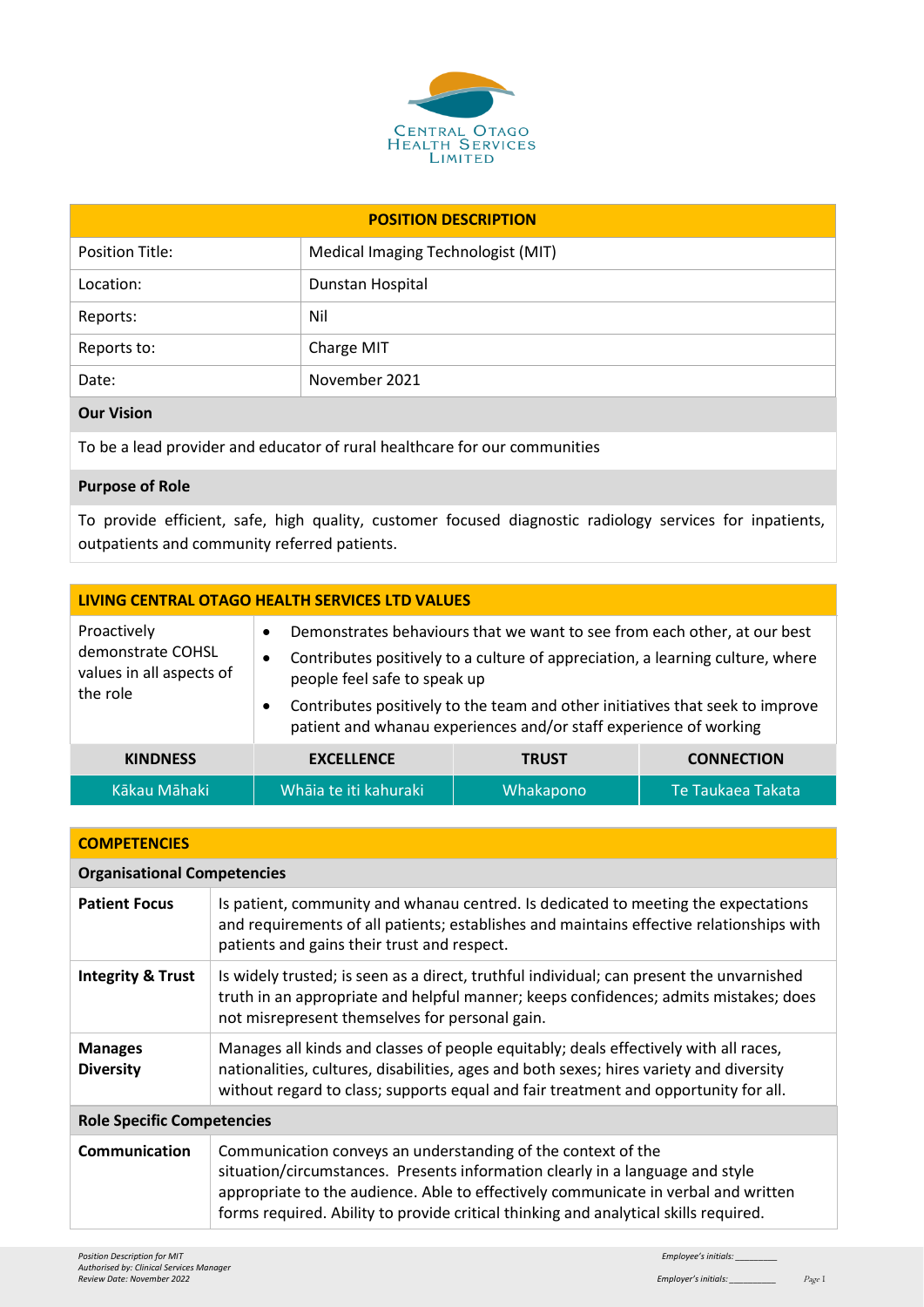| <b>Problem Solving</b>    | Uses rigorous logic and methods to solve difficult problems with effective solutions;<br>probes all fruitful sources for answers; can see hidden problems; is excellent at honest<br>analysis; looks beyond the obvious and doesn't stop at first answers.                                            |
|---------------------------|-------------------------------------------------------------------------------------------------------------------------------------------------------------------------------------------------------------------------------------------------------------------------------------------------------|
| Interpersonal<br>Savvy    | Relates well to all kinds of people – inside and outside the organisation. Builds<br>appropriate rapport. Builds constructive and effective relationships. Uses diplomacy<br>and tact. Can defuse even high-tension situations comfortably.                                                           |
| Teamwork &<br>Cooperation | Invites all members of a group to contribute to a process. Understanding and<br>appreciative of different and opposing perspectives on an issue. Actively promotes a<br>friendly climate, good morale, and co-operation within the team. Accepts<br>responsibility for the effectiveness of the team. |
| <b>Initiative</b>         | Acts quickly and decisively in a crisis. Creates opportunities or minimises potential<br>problems in the short term by a unique extra effort e.g., implementation of a training<br>programme.                                                                                                         |
| <b>Priority Setting</b>   | Spends their time and the time of others on what's important; quickly zeros in on the<br>critical few and puts the trivial many aside; can quickly sense what will help or hinder<br>accomplishing a goal; eliminates roadblocks, creates focus.                                                      |

| <b>KEY RELATIONSHIPS</b> |                                      |   |                                               |
|--------------------------|--------------------------------------|---|-----------------------------------------------|
|                          | Internal<br>External                 |   |                                               |
|                          | Charge MIT                           |   | Patients, Family / Whanau & Community         |
| ٠                        | Dunstan Radiology Department         | ٠ | Radiologists, Imaging and Reporting Providers |
| ٠                        | <b>Clinical Services Manager</b>     | ٠ | <b>SDHB and Rural Hospitals</b>               |
|                          | <b>Clinical Director</b>             |   | GPs, Private Specialists, and other Referrers |
|                          | <b>Dunstan Medical Staff</b>         |   | ACC and other Affiliated Providers            |
|                          | Non-clinical Staff – Admin & Finance |   |                                               |

# **PERSON SPECIFICATION**

The expertise required for a person to be fully competent in the role:

|                                                                                       | <b>ESSENTIAL</b>                                                                                                                                                                                                                                                                                                                                                                                 | <b>DESIRABLE</b>                                                                                                                     |
|---------------------------------------------------------------------------------------|--------------------------------------------------------------------------------------------------------------------------------------------------------------------------------------------------------------------------------------------------------------------------------------------------------------------------------------------------------------------------------------------------|--------------------------------------------------------------------------------------------------------------------------------------|
| <b>Education and</b><br><b>Qualifications (or</b><br>equivalent level of<br>learning) | Must be a New Zealand registered<br>٠<br>Medical Imaging Technologist with<br>the NZ Medical Radiation<br><b>Technologist Board</b><br>Must hold a current Annual<br><b>Practicing Certificate</b><br>Relevant scope of practice as<br>٠<br>directed by the NZ Medical Radiation<br>Technologist Board and the Health<br><b>Practitioners Competence Assurance</b><br>Act (2003) and the ORS C1. |                                                                                                                                      |
| <b>Experience</b>                                                                     | Experience working in a Radiology<br>٠<br>Department                                                                                                                                                                                                                                                                                                                                             | Experience working in a rural<br>٠<br>environment<br>Experience with Karisma or<br>Comrad (RIS) and Sectra or<br>Inteleviewer (PACS) |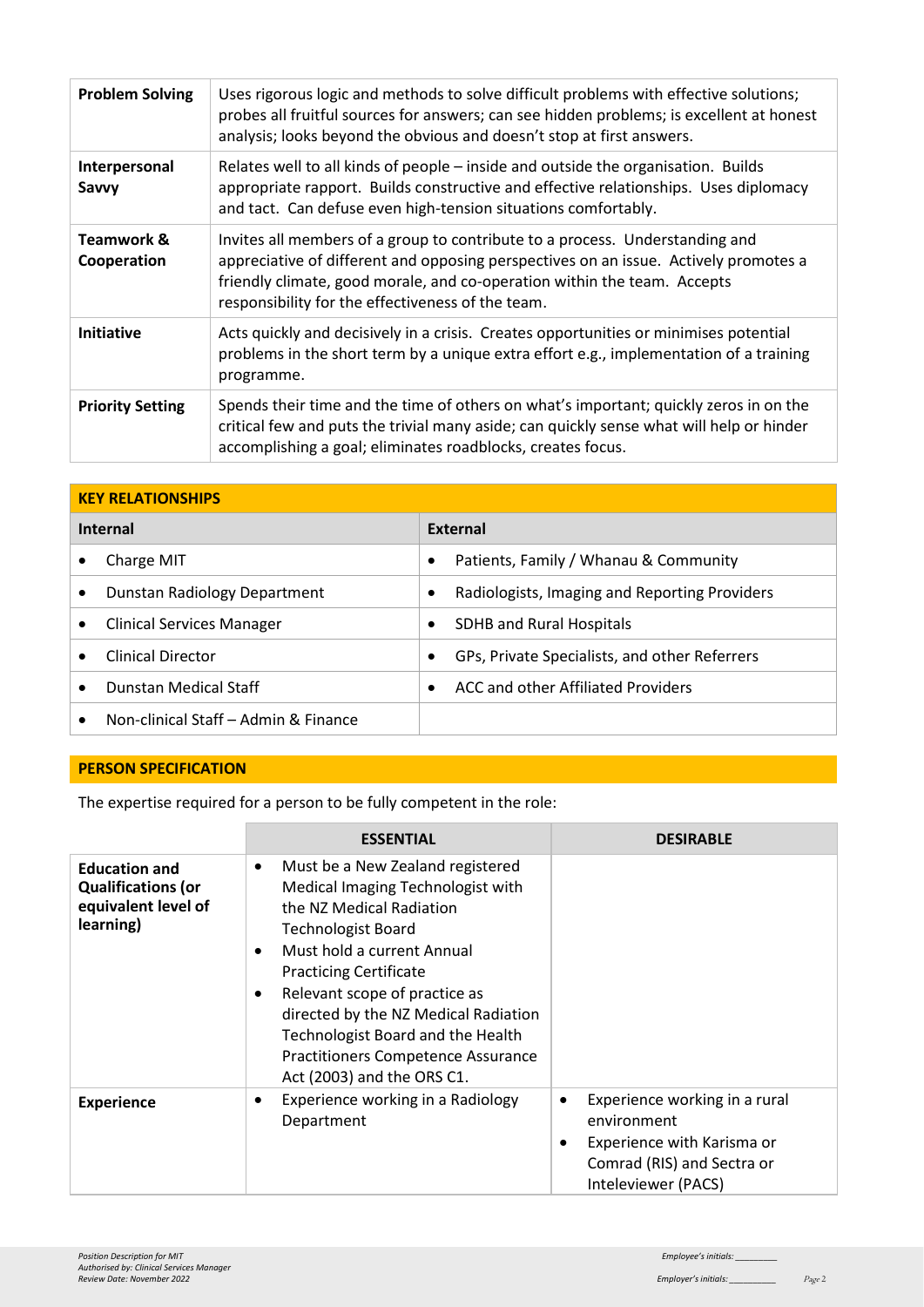| Knowledge & Skills        | Excellent clinical assessment and management skills<br>Proficient in the use of all Radiology computer systems<br>$\bullet$<br>Able to co-operate as part of a team and cope with a busy work environment<br>$\bullet$<br>Ability to work unsupervised using initiative at all times<br>٠<br>Assist in the training and support of students, trainees and staff<br>$\bullet$<br>Ability to self-evaluate and reflect on practice<br>$\bullet$<br>A strong patient/whanau focus<br>٠<br>A commitment to cultural awareness and its application to your practice<br>٠                                                                                                            |
|---------------------------|--------------------------------------------------------------------------------------------------------------------------------------------------------------------------------------------------------------------------------------------------------------------------------------------------------------------------------------------------------------------------------------------------------------------------------------------------------------------------------------------------------------------------------------------------------------------------------------------------------------------------------------------------------------------------------|
| <b>Personal Qualities</b> | Displays commitment, personal accountability, integrity and sensitivity<br>٠<br>Excellent interpersonal and communication skills, including ability to work<br>٠<br>effectively with people at all levels of the organisation<br>Is adaptable and flexible - open to change<br>$\bullet$<br>Has initiative and self-motivation<br>$\bullet$<br>Excellent organisational and time management skills<br>$\bullet$<br>Accepts responsibility for own actions<br>$\bullet$<br>Ability to problem solve<br>$\bullet$<br>Is energetic and able to motivate others<br>$\bullet$<br>Maintains a high level of confidentiality<br>$\bullet$<br>Able to manage and resolve conflict<br>٠ |

| <b>KEY RESULT AREAS</b>                                                                                                                                                                                                                                                                                                                                                                                                                                                                                                                                                                                                                                                                                                                                                                                                                                                                                                                                                                                                                                                                                                                                                                                                                                                                                                                                                                                                                  |                                                                                                                                                                                                                                                      |  |  |  |
|------------------------------------------------------------------------------------------------------------------------------------------------------------------------------------------------------------------------------------------------------------------------------------------------------------------------------------------------------------------------------------------------------------------------------------------------------------------------------------------------------------------------------------------------------------------------------------------------------------------------------------------------------------------------------------------------------------------------------------------------------------------------------------------------------------------------------------------------------------------------------------------------------------------------------------------------------------------------------------------------------------------------------------------------------------------------------------------------------------------------------------------------------------------------------------------------------------------------------------------------------------------------------------------------------------------------------------------------------------------------------------------------------------------------------------------|------------------------------------------------------------------------------------------------------------------------------------------------------------------------------------------------------------------------------------------------------|--|--|--|
| <b>Key Accountabilities</b><br><b>Examples of Successful Delivery</b>                                                                                                                                                                                                                                                                                                                                                                                                                                                                                                                                                                                                                                                                                                                                                                                                                                                                                                                                                                                                                                                                                                                                                                                                                                                                                                                                                                    |                                                                                                                                                                                                                                                      |  |  |  |
| <b>Radiological Procedures</b>                                                                                                                                                                                                                                                                                                                                                                                                                                                                                                                                                                                                                                                                                                                                                                                                                                                                                                                                                                                                                                                                                                                                                                                                                                                                                                                                                                                                           |                                                                                                                                                                                                                                                      |  |  |  |
| Produces high quality diagnostic images with all<br>$\bullet$<br>correct information in place<br>Able to use escalation/contingency procedures in<br>$\bullet$<br>the event of issues or problems with PACS<br>Clinical safety standards are always maintained<br>٠<br>Provides an efficient and timely service<br>٠<br>Looks after the comfort and welfare of patients<br>$\bullet$<br>during their radiological procedure<br>Patients are satisfied with the quality of service<br>$\circ$<br>Patients are fully informed of procedures and<br>$\circ$<br>their comfort and wellbeing is always<br>considered<br>Patients are treated with dignity and respect<br>$\circ$<br>Patients' spiritual and cultural needs are<br>$\circ$<br>respected and managed as necessary<br>Complies with instructions, guidelines and<br>$\bullet$<br>protocols as outlined in department<br>documentation<br>Demonstrates initiative and flexibility in duties<br>٠<br>performed, and assists in other areas of the<br>department as needed<br>Works efficiently and cooperatively within the<br>$\bullet$<br>radiology multidisciplinary team<br>Participates in provision of a 24-hour Radiology<br>$\bullet$<br>service including shifts and on-call as required<br>Supplies to meet service needs are maintained and<br>$\bullet$<br>stored appropriately<br>Equipment issues are reported to the Charge MIT<br>and/or Clinical Services Manager | Positive feedback from patients, whanau and<br>$\bullet$<br>peers within COHSL<br>Evidence of work that complies with<br>٠<br>processes and reflects best practice<br>Evidence of positive cooperation and strong<br>$\bullet$<br>team relationships |  |  |  |